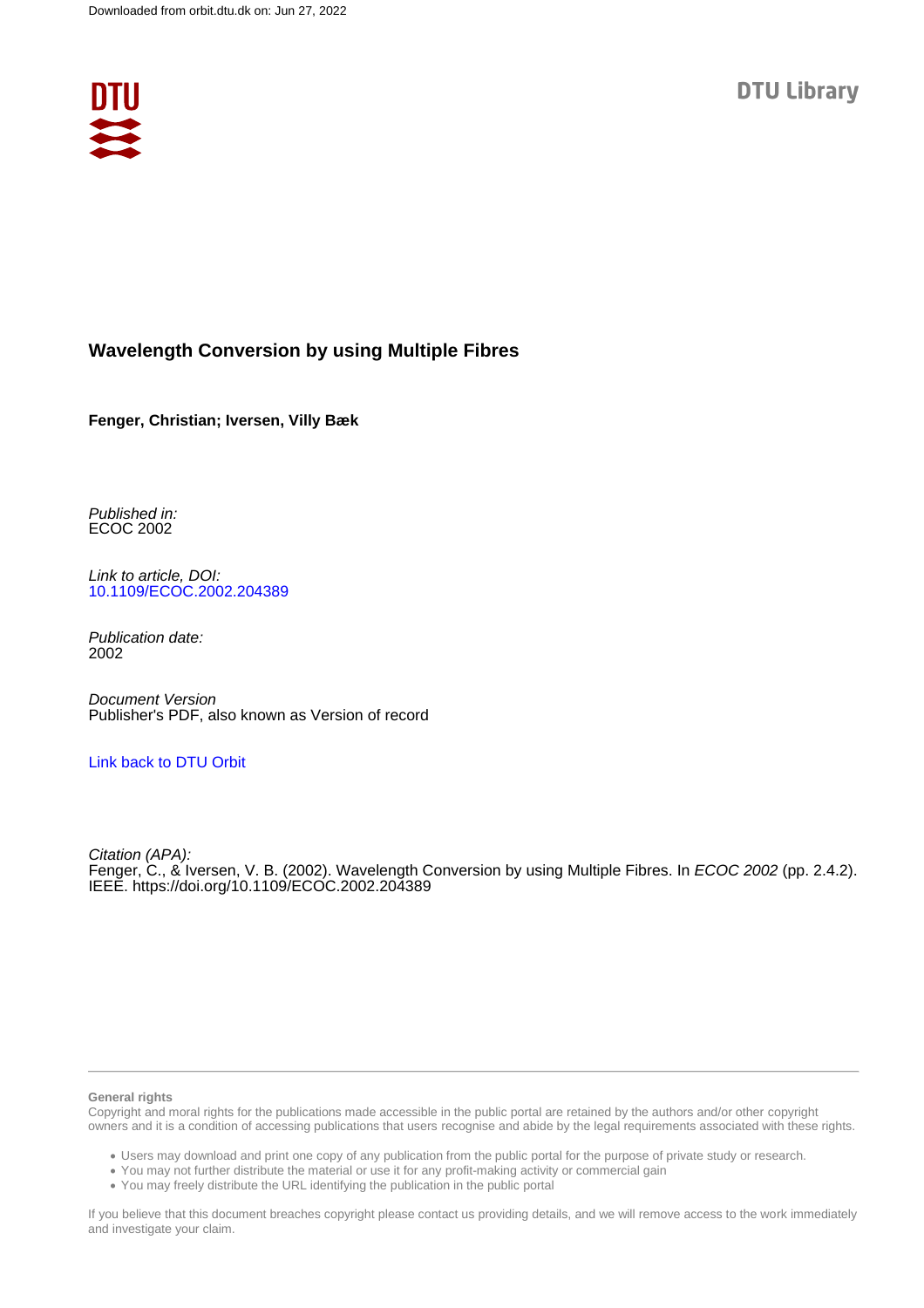# Wavelength Conversion by using Multiple Fibres

Christian Fenger, Villy B. Iversen

Research Center COM, DTU, DK-2800 Kgs. Lyngby, Denmark, email: {cf,vbi}@com.dtu.dk

Abstract We explain how wavelength conversion can be achieved by using multiple fibres, and show that multiple fibres reduce blocking probability in dynamic all-optical networks, whereby the need for conversion in all-optical networks will be limited.

#### Introduction

The advantages of wavelength conversion in alloptical networks have been discussed extensively in the literature with the provisional conclusions that the effect is negligible in static wavelength routed optical networks [2], but significant in dynamic wavelength routed optical networks [4,6]. In [1,3] it is for a special case (random wavelength assignment, fixed routing) shown that limited-range wavelength conversion almost reduces the blocking to the level of full wavelength conversion. This is the first time the effect of multiple fibres is studied for fixed routing with many fibres and for adaptive unconstrained routing in general.

We first explain how multiple fibres correspond to limited-range wavelength conversion, and by simulations of dynamic wavelength routed optical networks we show that multiple fibres significantly reduces the blocking probability in the network.



Fig. 1: Illustrates how limited wavelength conversion corresponds to multiple fibres. F fibres and W wavelengths on each fibre are shown. The number f, w to the left corresponds to the fibre and wavelength number.

With multiple fibres limited-range wavelength conversion is achieved in the nodes. Fig.1 illustrates how multiple fibres correspond to limited-range wavelength conversion. We assume an optical cross connect with any number of input and output links each with  $F$  fibres, and  $W$  wavelengths on each fibre. Then one wavelength, which has to be switched from an input link to a specific output link, has the choice of up to  $F$  available fibres. This situation corresponds to have one fibre on each link, and  $F \cdot W$  wavelengths on each fibre, where the wavelengths can be converted freely in groups of  $F$  .

In this case we define the degree of wavelength conversion to be  $F$  . A degree of 1 would correspond to no wavelength conversion and a degree of  $F \cdot W$  would correspond to full wavelength conversion.



Fig.2: The NSF network, 30 nodes and 47 links.

We here assume all-optical networks where connections are set up and released as wavelengths, i.e. dynamic wavelength routed optical networks. With no wavelength conversion, a call is accepted if on all the links on its route there is at least one wavelength, which is simultaneously free on all the links of that route. This constraint is known as the wavelength continuity constraint. The offered traffic is uniformly distributed on all node pairs with Poisson arrival times and exponential holding times. We use fixed routing or adaptive unconstrained routing, both with the firstfit wavelength assignment method, the best known method, which only depends on local node information. In fixed routing the routing is fixed before simulation start with one path per node pair. For adaptive unconstrained routing any route with available capacity can be chosen when a traffic demand arises. The network used for simulation is shown in Fig. 2.



Fig.3: Displays the blocking probability of different routing principles as function of the offered load to the network.